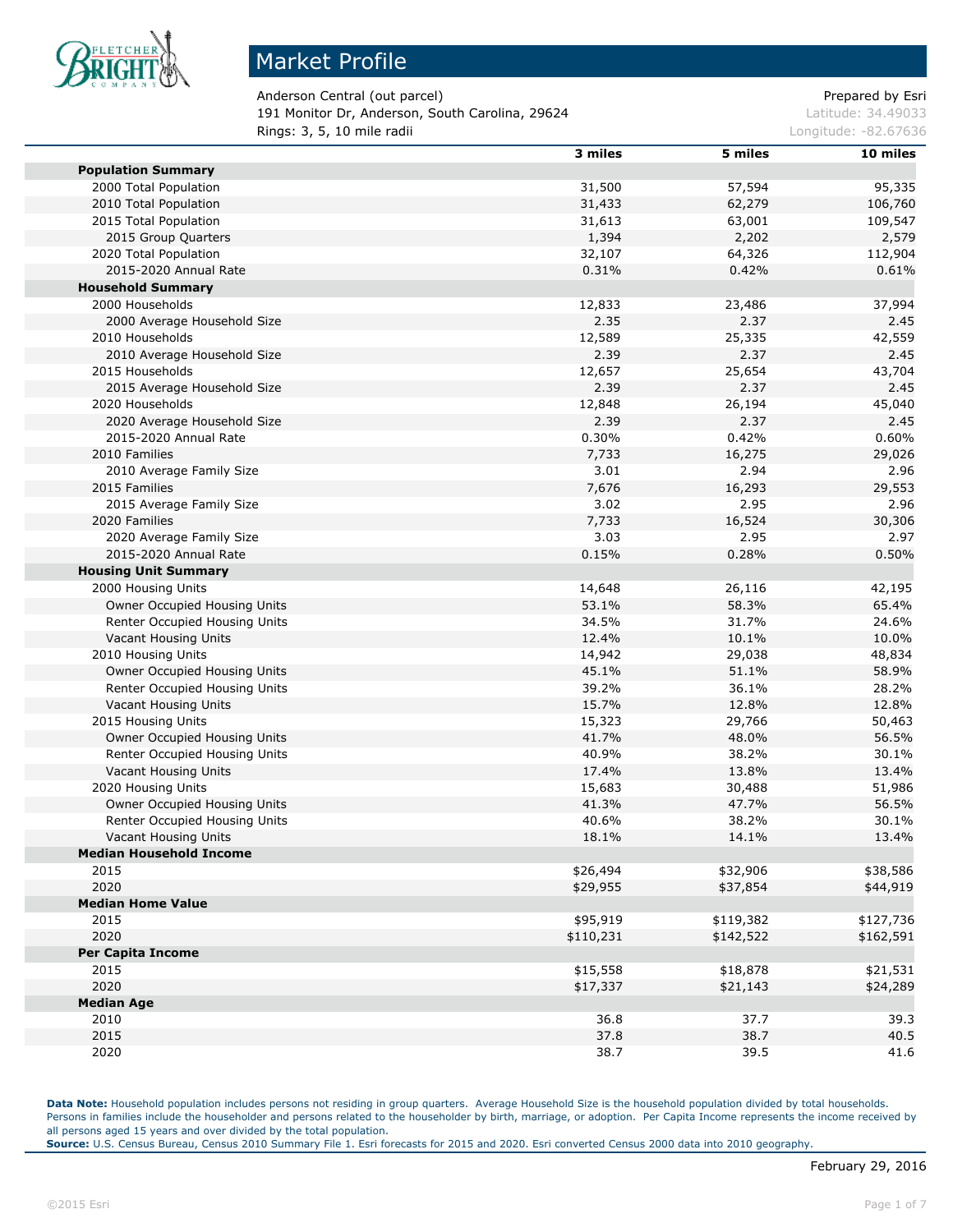

Anderson Central (out parcel) and a set of the part of the Prepared by Esri 191 Monitor Dr, Anderson, South Carolina, 29624 Latitude: 34.49033 **Rings: 3, 5, 10 mile radii Longitude: -82.67636 Longitude: -82.67636** 

|                                            | 3 miles   | 5 miles   | 10 miles  |
|--------------------------------------------|-----------|-----------|-----------|
| 2015 Households by Income                  |           |           |           |
| Household Income Base                      | 12,657    | 25,654    | 43,704    |
| $<$ \$15,000                               | 29.2%     | 22.1%     | 17.5%     |
| $$15,000 - $24,999$                        | 18.2%     | 16.8%     | 15.1%     |
| \$25,000 - \$34,999                        | 13.3%     | 13.3%     | 13.0%     |
| \$35,000 - \$49,999                        | 13.9%     | 14.3%     | 14.4%     |
| \$50,000 - \$74,999                        | 13.1%     | 15.3%     | 16.6%     |
| \$75,000 - \$99,999                        | 6.6%      | 9.0%      | 10.5%     |
| $$100,000 - $149,999$                      | 4.8%      | 7.0%      | 9.4%      |
| \$150,000 - \$199,999                      | 0.4%      | 1.2%      | 1.9%      |
| \$200,000+                                 | 0.5%      | 1.0%      | 1.7%      |
| Average Household Income                   | \$37,586  | \$46,116  | \$53,677  |
| 2020 Households by Income                  |           |           |           |
| Household Income Base                      | 12,848    | 26,194    | 45,040    |
| $<$ \$15,000                               | 29.2%     | 21.6%     | 16.8%     |
| $$15,000 - $24,999$                        | 14.3%     | 13.0%     | 11.5%     |
| \$25,000 - \$34,999                        | 11.6%     | 11.7%     | 11.1%     |
|                                            | 14.7%     | 14.7%     |           |
| \$35,000 - \$49,999                        |           |           | 14.5%     |
| \$50,000 - \$74,999                        | 15.3%     | 17.2%     | 18.3%     |
| \$75,000 - \$99,999                        | 8.1%      | 10.9%     | 12.6%     |
| $$100,000 - $149,999$                      | 5.8%      | 8.2%      | 10.6%     |
| \$150,000 - \$199,999                      | 0.5%      | 1.5%      | 2.6%      |
| \$200,000+                                 | 0.5%      | 1.2%      | 1.9%      |
| Average Household Income                   | \$41,980  | \$51,715  | \$60,601  |
| 2015 Owner Occupied Housing Units by Value |           |           |           |
| Total                                      | 6,389     | 14,289    | 28,525    |
| $<$ \$50,000                               | 20.1%     | 15.7%     | 16.2%     |
| \$50,000 - \$99,999                        | 32.6%     | 24.6%     | 21.9%     |
| $$100,000 - $149,999$                      | 25.1%     | 25.1%     | 21.5%     |
| \$150,000 - \$199,999                      | 12.1%     | 17.6%     | 16.0%     |
| \$200,000 - \$249,999                      | 4.8%      | 7.2%      | 8.5%      |
| \$250,000 - \$299,999                      | 1.9%      | 3.6%      | 5.1%      |
| \$300,000 - \$399,999                      | 1.8%      | 3.2%      | 5.2%      |
| \$400,000 - \$499,999                      | 0.5%      | 1.1%      | 2.5%      |
| \$500,000 - \$749,999                      | 0.5%      | 1.1%      | 2.1%      |
| \$750,000 - \$999,999                      | 0.1%      | 0.2%      | 0.5%      |
| $$1,000,000 +$                             | 0.6%      | 0.6%      | 0.5%      |
| Average Home Value                         | \$117,803 | \$143,082 | \$161,798 |
| 2020 Owner Occupied Housing Units by Value |           |           |           |
| Total                                      | 6,482     | 14,542    | 29,390    |
| $<$ \$50,000                               | 17.5%     | 12.9%     | 12.3%     |
| \$50,000 - \$99,999                        | 28.1%     | 19.9%     | 16.5%     |
| $$100,000 - $149,999$                      | 21.7%     | 20.2%     | 16.7%     |
| \$150,000 - \$199,999                      | 14.6%     | 19.8%     | 17.8%     |
| \$200,000 - \$249,999                      | 7.9%      | 11.1%     | 12.4%     |
| \$250,000 - \$299,999                      | 3.6%      | 5.9%      | 7.9%      |
| \$300,000 - \$399,999                      | 3.4%      | 5.0%      | 7.6%      |
| \$400,000 - \$499,999                      | 1.0%      | 1.8%      | 3.6%      |
| \$500,000 - \$749,999                      | 1.2%      | 2.0%      | 3.5%      |
| \$750,000 - \$999,999                      | 0.5%      | 0.5%      | 0.9%      |
| $$1,000,000 +$                             | 0.6%      | 0.9%      | 0.8%      |
| Average Home Value                         | \$141,717 | \$172,546 | \$199,602 |
|                                            |           |           |           |

Data Note: Income represents the preceding year, expressed in current dollars. Household income includes wage and salary earnings, interest dividends, net rents, pensions, SSI and welfare payments, child support, and alimony. **Source:** U.S. Census Bureau, Census 2010 Summary File 1. Esri forecasts for 2015 and 2020. Esri converted Census 2000 data into 2010 geography.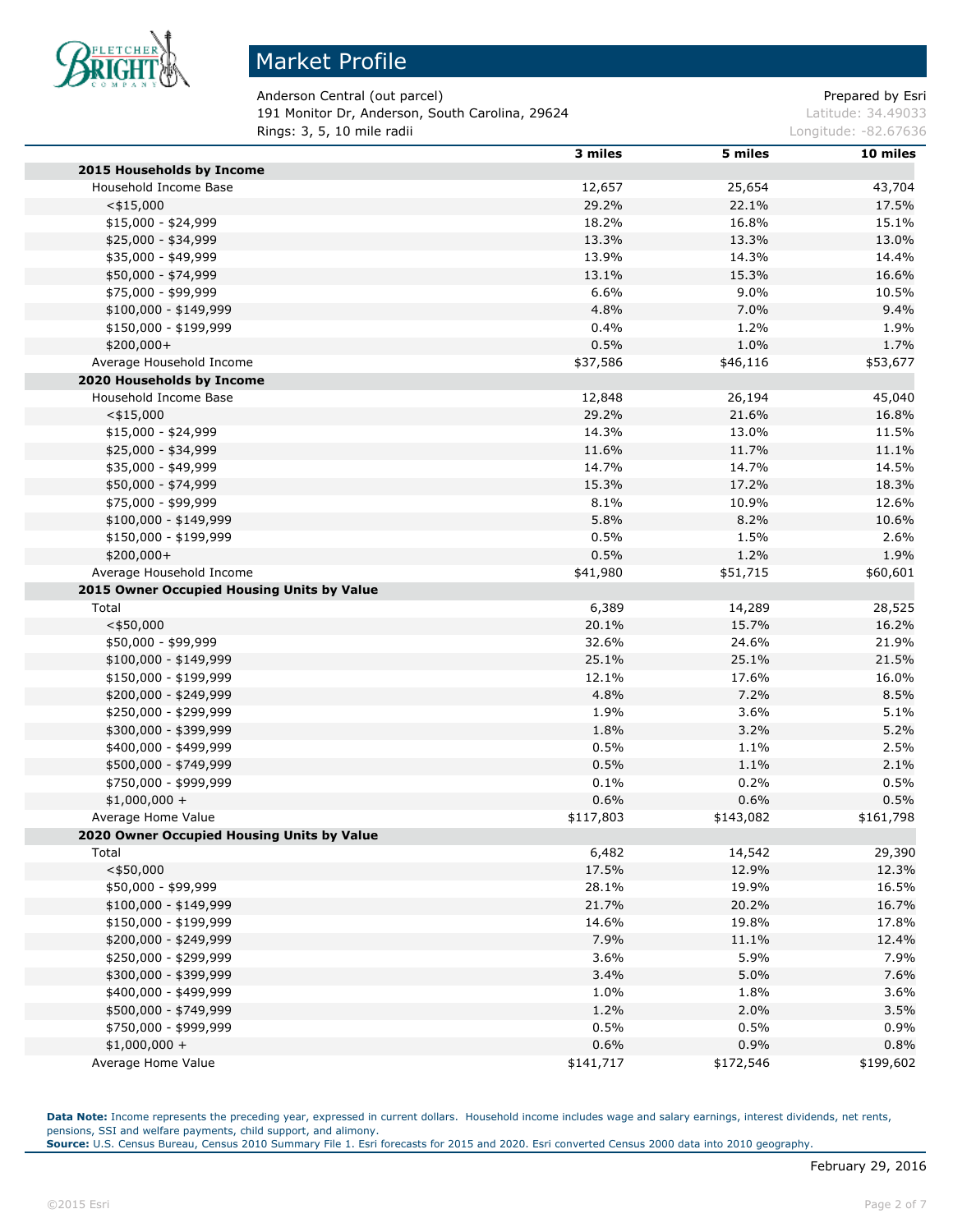

Anderson Central (out parcel) and a set of the part of the Prepared by Esri 191 Monitor Dr, Anderson, South Carolina, 29624 Latitude: 34.49033 **Rings: 3, 5, 10 mile radii Longitude: -82.67636 Longitude: -82.67636** 

|                        | 3 miles | 5 miles | 10 miles |
|------------------------|---------|---------|----------|
| 2010 Population by Age |         |         |          |
| Total                  | 31,435  | 62,280  | 106,759  |
| $0 - 4$                | 7.1%    | 7.2%    | 6.7%     |
| $5 - 9$                | 6.6%    | 6.4%    | 6.5%     |
| $10 - 14$              | 6.4%    | 6.4%    | 6.6%     |
| $15 - 24$              | 14.9%   | 14.0%   | 12.8%    |
| $25 - 34$              | 12.8%   | 12.6%   | 11.7%    |
| $35 - 44$              | 12.4%   | 12.5%   | 12.9%    |
| 45 - 54                | 13.4%   | 13.4%   | 14.4%    |
| $55 - 64$              | 11.5%   | 11.5%   | 12.6%    |
| $65 - 74$              | 7.8%    | 8.1%    | 8.6%     |
| $75 - 84$              | 5.1%    | 5.6%    | 5.1%     |
| $85 +$                 | 2.2%    | 2.3%    | 2.0%     |
| $18 +$                 | 76.2%   | 76.3%   | 76.3%    |
| 2015 Population by Age |         |         |          |
| Total                  | 31,614  | 62,999  | 109,547  |
| $0 - 4$                | 6.7%    | 6.8%    | 6.3%     |
| $5 - 9$                | 6.5%    | 6.5%    | 6.4%     |
| $10 - 14$              | 6.4%    | 6.1%    | 6.3%     |
| $15 - 24$              | 14.3%   | 13.4%   | 12.5%    |
| $25 - 34$              | 12.7%   | 12.9%   | 11.9%    |
| $35 - 44$              | 12.3%   | 12.1%   | 12.3%    |
| 45 - 54                | 12.6%   | 12.6%   | 13.4%    |
| $55 - 64$              | 12.1%   | 12.1%   | 13.3%    |
| $65 - 74$              | 9.0%    | 9.4%    | 10.2%    |
| $75 - 84$              | 5.1%    | 5.6%    | 5.3%     |
| $85 +$                 | 2.3%    | 2.5%    | 2.1%     |
| $18 +$                 | 76.9%   | 77.1%   | 77.4%    |
| 2020 Population by Age |         |         |          |
| Total                  | 32,107  | 64,328  | 112,906  |
| $0 - 4$                | 6.6%    | 6.6%    | 6.1%     |
| $5 - 9$                | 6.2%    | 6.2%    | 6.0%     |
| $10 - 14$              | 6.5%    | 6.4%    | 6.5%     |
| $15 - 24$              | 14.0%   | 13.0%   | 12.1%    |
| $25 - 34$              | 12.2%   | 12.5%   | 11.7%    |
| $35 - 44$              | 11.8%   | 11.7%   | 11.7%    |
| 45 - 54                | 12.0%   | 12.0%   | 12.7%    |
| $55 - 64$              | 12.7%   | 12.6%   | 13.8%    |
| $65 - 74$              | 10.1%   | 10.2%   | 11.2%    |
| 75 - 84                | 5.5%    | 6.1%    | 6.1%     |
| $85 +$                 | 2.3%    | 2.7%    | 2.3%     |
| $18 +$                 | 77.1%   | 77.3%   | 77.8%    |
| 2010 Population by Sex |         |         |          |
| Males                  | 14,618  | 29,166  |          |
| Females                | 16,815  | 33,113  | 51,105   |
| 2015 Population by Sex |         |         | 55,655   |
| Males                  |         |         |          |
| Females                | 14,763  | 29,637  | 52,600   |
| 2020 Population by Sex | 16,850  | 33,364  | 56,947   |
|                        |         |         |          |
| Males                  | 15,050  | 30,357  | 54,297   |
| Females                | 17,056  | 33,969  | 58,607   |

**Source:** U.S. Census Bureau, Census 2010 Summary File 1. Esri forecasts for 2015 and 2020. Esri converted Census 2000 data into 2010 geography.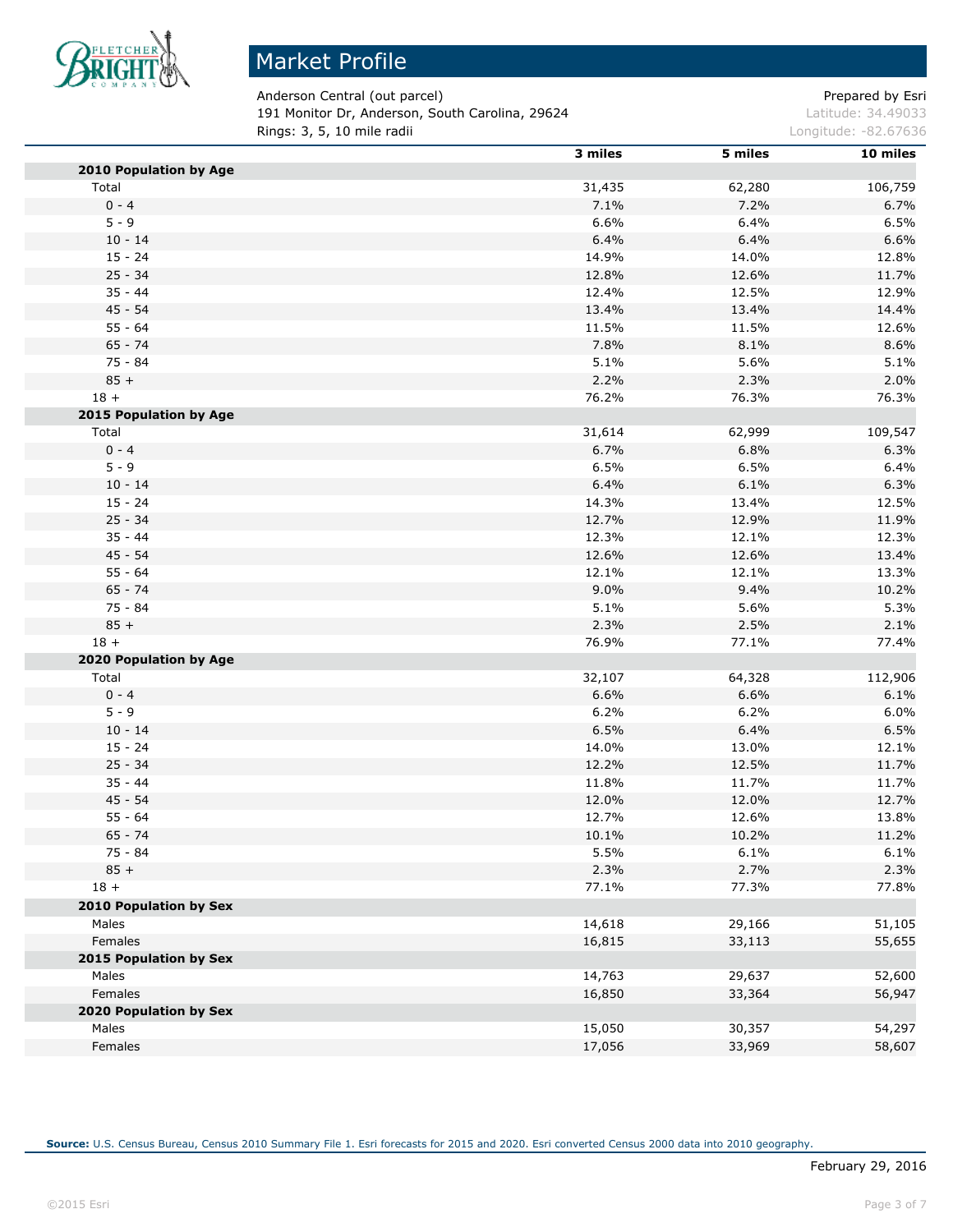

# Market Profile

Anderson Central (out parcel) and a set of the part of the Prepared by Esri 191 Monitor Dr, Anderson, South Carolina, 29624 Latitude: 34.49033 **Rings: 3, 5, 10 mile radii Longitude: -82.67636 Longitude: -82.67636** 

|                                                    | 3 miles | 5 miles | 10 miles |
|----------------------------------------------------|---------|---------|----------|
| 2010 Population by Race/Ethnicity                  |         |         |          |
| Total                                              | 31,433  | 62,279  | 106,760  |
| White Alone                                        | 58.3%   | 65.6%   | 74.1%    |
| <b>Black Alone</b>                                 | 36.5%   | 29.5%   | 21.6%    |
| American Indian Alone                              | 0.3%    | 0.3%    | 0.3%     |
| Asian Alone                                        | 0.6%    | 0.9%    | 0.9%     |
| Pacific Islander Alone                             | 0.0%    | 0.0%    | 0.0%     |
| Some Other Race Alone                              | 2.3%    | 1.8%    | 1.4%     |
| Two or More Races                                  | 2.0%    | 1.9%    | 1.7%     |
| Hispanic Origin                                    | 4.8%    | 4.0%    | 3.2%     |
| Diversity Index                                    | 56.9    | 52.2    | 44.1     |
| 2015 Population by Race/Ethnicity                  |         |         |          |
| Total                                              | 31,613  | 63,001  | 109,548  |
| White Alone                                        | 57.0%   | 64.3%   | 73.0%    |
| <b>Black Alone</b>                                 | 36.9%   | 29.9%   | 21.9%    |
| American Indian Alone                              | 0.2%    | 0.2%    | 0.2%     |
| Asian Alone                                        | 0.7%    | 1.0%    | 1.1%     |
| Pacific Islander Alone                             | 0.0%    | 0.0%    | 0.0%     |
| Some Other Race Alone                              | 2.8%    | 2.2%    | 1.7%     |
| Two or More Races                                  | 2.3%    | 2.2%    | 2.0%     |
| Hispanic Origin                                    | 5.8%    | 4.9%    | 3.9%     |
| Diversity Index                                    | 59.0    | 54.3    | 46.2     |
| 2020 Population by Race/Ethnicity                  |         |         |          |
| Total                                              | 32,106  | 64,326  | 112,903  |
| White Alone                                        | 55.8%   | 63.2%   | 72.0%    |
| <b>Black Alone</b>                                 | 37.0%   | 30.0%   | 21.9%    |
| American Indian Alone                              | 0.2%    | 0.3%    | 0.2%     |
| Asian Alone                                        | 0.8%    | 1.2%    | 1.4%     |
| Pacific Islander Alone                             | 0.0%    | 0.0%    | 0.0%     |
| Some Other Race Alone                              | 3.4%    | 2.6%    | 2.1%     |
| Two or More Races                                  | 2.7%    | 2.7%    | 2.3%     |
| Hispanic Origin                                    | 7.1%    | 5.9%    | 4.7%     |
| Diversity Index                                    | 61.1    | 56.6    | 48.5     |
| 2010 Population by Relationship and Household Type |         |         |          |
| Total                                              | 31,433  | 62,279  | 106,760  |
| In Households                                      | 95.6%   | 96.5%   | 97.6%    |
| In Family Households                               | 77.0%   | 79.4%   | 82.7%    |
| Householder                                        | 24.8%   | 26.0%   | 27.2%    |
| Spouse                                             | 13.6%   | 16.3%   | 19.0%    |
| Child                                              | 31.4%   | 30.9%   | 30.9%    |
| Other relative                                     | 4.3%    | 3.7%    | 3.4%     |
| Nonrelative                                        | 2.8%    | 2.4%    | 2.2%     |
| In Nonfamily Households                            | 18.6%   | 17.1%   | 14.9%    |
| In Group Quarters                                  | 4.4%    | 3.5%    | 2.4%     |
| <b>Institutionalized Population</b>                | 1.6%    | 1.8%    | 1.4%     |
| Noninstitutionalized Population                    | 2.9%    | 1.7%    | 1.1%     |
|                                                    |         |         |          |

Data Note: Persons of Hispanic Origin may be of any race. The Diversity Index measures the probability that two people from the same area will be from different race/ ethnic groups. **Source:** U.S. Census Bureau, Census 2010 Summary File 1. Esri forecasts for 2015 and 2020. Esri converted Census 2000 data into 2010 geography.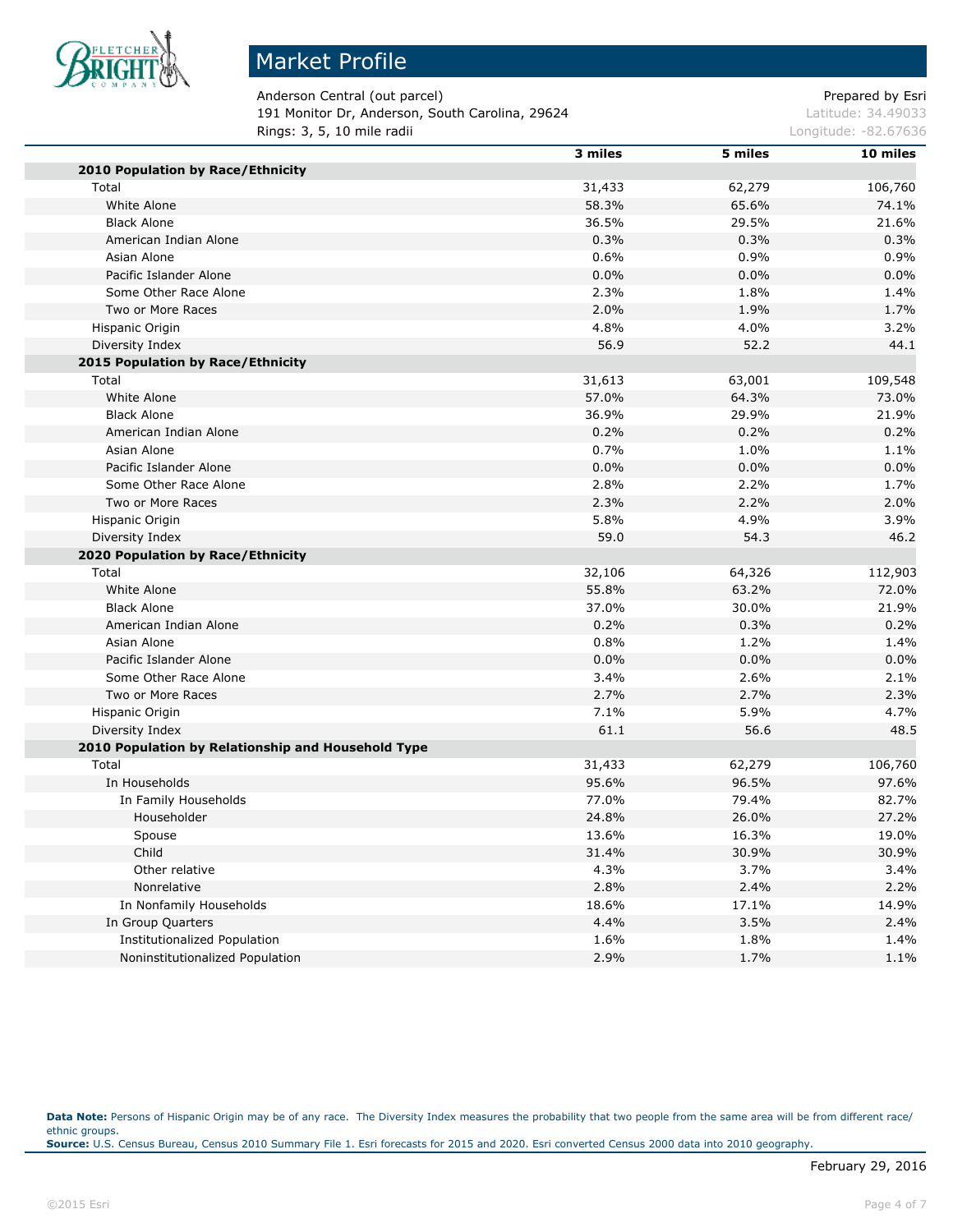

Anderson Central (out parcel) and a set of the part of the Prepared by Esri 191 Monitor Dr, Anderson, South Carolina, 29624 Latitude: 34.49033 **Rings: 3, 5, 10 mile radii Longitude: -82.67636** Longitude: -82.67636

|                                               | 3 miles | 5 miles | 10 miles |
|-----------------------------------------------|---------|---------|----------|
| 2015 Population 25+ by Educational Attainment |         |         |          |
| Total                                         | 20,905  | 42,338  | 75,085   |
| Less than 9th Grade                           | 9.2%    | 6.8%    | 6.2%     |
| 9th - 12th Grade, No Diploma                  | 15.8%   | 12.5%   | 10.8%    |
| High School Graduate                          | 28.9%   | 26.7%   | 24.7%    |
| <b>GED/Alternative Credential</b>             | 6.4%    | 5.9%    | 5.8%     |
| Some College, No Degree                       | 19.0%   | 20.9%   | 21.3%    |
| Associate Degree                              | 8.3%    | 9.3%    | 10.0%    |
| Bachelor's Degree                             | 8.7%    | 11.7%   | 13.7%    |
| Graduate/Professional Degree                  | 3.8%    | 6.2%    | 7.6%     |
| 2015 Population 15+ by Marital Status         |         |         |          |
| Total                                         | 25,420  | 50,774  | 88,785   |
| <b>Never Married</b>                          | 38.6%   | 33.6%   | 28.9%    |
| Married                                       | 38.1%   | 45.2%   | 51.6%    |
| Widowed                                       | 10.3%   | 9.3%    | 7.8%     |
| Divorced                                      | 13.0%   | 12.0%   | 11.7%    |
| 2015 Civilian Population 16+ in Labor Force   |         |         |          |
| Civilian Employed                             | 88.5%   | 90.6%   | 92.3%    |
| Civilian Unemployed                           | 11.5%   | 9.4%    | 7.7%     |
| 2015 Employed Population 16+ by Industry      |         |         |          |
| Total                                         | 12,214  | 25,886  | 47,576   |
| Agriculture/Mining                            | 0.2%    | 0.3%    | 0.5%     |
| Construction                                  | 6.5%    | 5.4%    | 6.1%     |
| Manufacturing                                 | 21.0%   | 19.7%   | 20.1%    |
| <b>Wholesale Trade</b>                        | 2.5%    | 2.7%    | 2.7%     |
| <b>Retail Trade</b>                           | 13.3%   | 13.0%   | 13.8%    |
| <b>Transportation/Utilities</b>               | 3.7%    | 3.8%    | 3.6%     |
| Information                                   | 1.1%    | 1.1%    | 1.3%     |
| Finance/Insurance/Real Estate                 | 3.8%    | 4.1%    | 4.0%     |
| Services                                      | 45.1%   | 46.9%   | 44.5%    |
| <b>Public Administration</b>                  | 2.9%    | 2.9%    | 3.4%     |
| 2015 Employed Population 16+ by Occupation    |         |         |          |
| Total                                         | 12,214  | 25,885  | 47,575   |
| <b>White Collar</b>                           | 45.7%   | 51.7%   | 54.6%    |
| Management/Business/Financial                 | 6.3%    | 8.9%    | 10.2%    |
| Professional                                  | 14.1%   | 17.7%   | 18.6%    |
| <b>Sales</b>                                  | 11.9%   | 12.3%   | 13.3%    |
| Administrative Support                        | 13.4%   | 12.8%   | 12.5%    |
| Services                                      | 22.0%   | 19.1%   | 16.9%    |
| <b>Blue Collar</b>                            | 32.3%   | 29.2%   | 28.5%    |
| Farming/Forestry/Fishing                      | 0.1%    | 0.1%    | 0.3%     |
| Construction/Extraction                       | 5.9%    | 4.9%    | 5.3%     |
| Installation/Maintenance/Repair               | 3.1%    | 3.9%    | 4.6%     |
| Production                                    | 14.8%   | 12.1%   | 11.4%    |
| <b>Transportation/Material Moving</b>         | 8.4%    | 8.2%    | 7.0%     |
|                                               |         |         |          |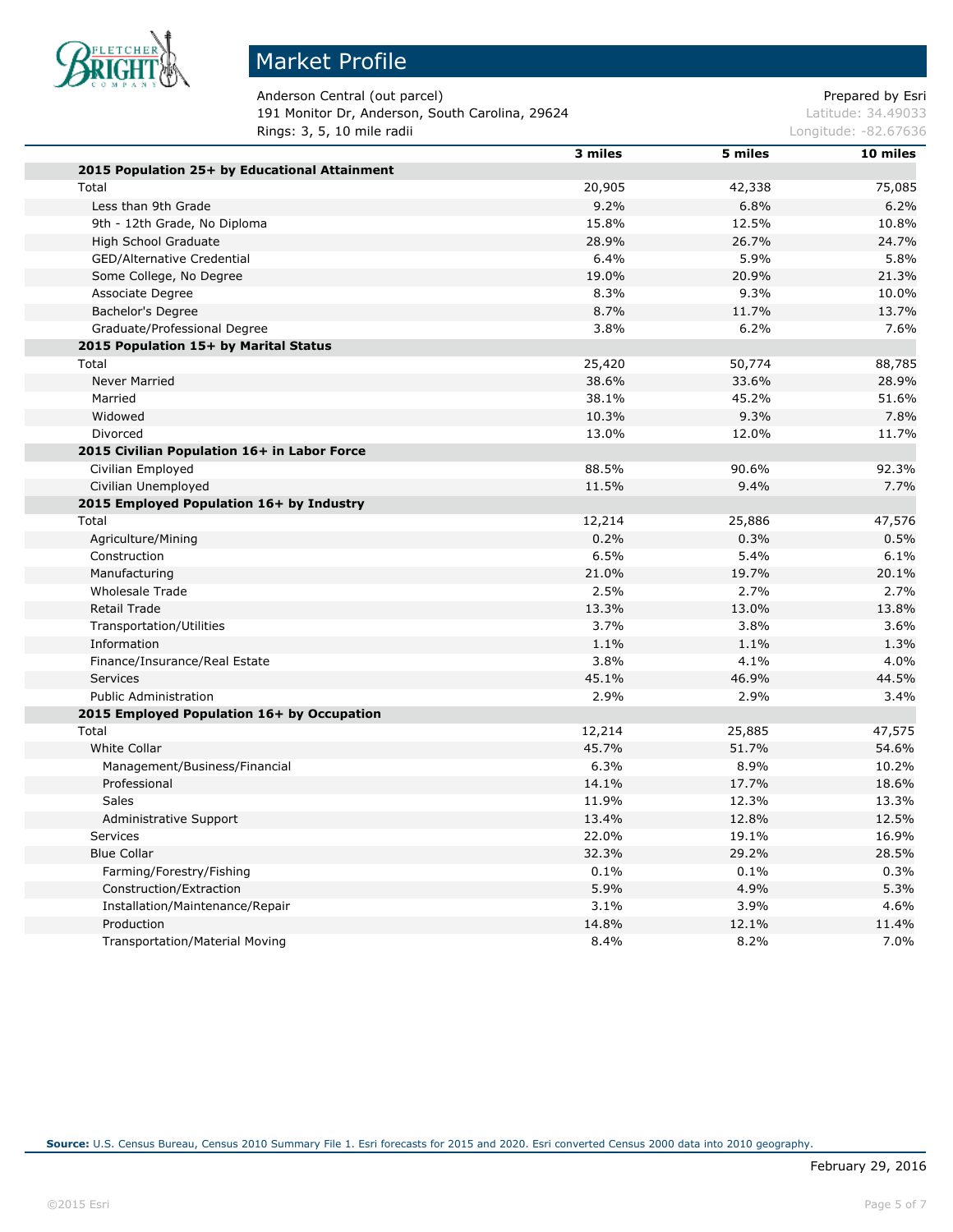

Anderson Central (out parcel) and a set of the particle of the Prepared by Esri 191 Monitor Dr, Anderson, South Carolina, 29624 Latitude: 34.49033 **Rings: 3, 5, 10 mile radii Longitude: -82.67636 Longitude: -82.67636** 

|                                               | 3 miles | 5 miles | 10 miles |
|-----------------------------------------------|---------|---------|----------|
| 2010 Households by Type                       |         |         |          |
| Total                                         | 12,589  | 25,335  | 42,559   |
| Households with 1 Person                      | 32.9%   | 30.6%   | 27.2%    |
| Households with 2+ People                     | 67.1%   | 69.4%   | 72.8%    |
| Family Households                             | 61.4%   | 64.2%   | 68.2%    |
| Husband-wife Families                         | 33.6%   | 40.3%   | 47.7%    |
| With Related Children                         | 13.7%   | 16.0%   | 19.1%    |
| Other Family (No Spouse Present)              | 27.8%   | 23.9%   | 20.5%    |
| Other Family with Male Householder            | 5.4%    | 4.7%    | 4.6%     |
| With Related Children                         | 2.7%    | 2.5%    | 2.5%     |
| Other Family with Female Householder          | 22.4%   | 19.2%   | 15.9%    |
| With Related Children                         | 14.6%   | 12.9%   | 10.4%    |
| Nonfamily Households                          | 5.7%    | 5.2%    | 4.6%     |
|                                               |         |         |          |
| All Households with Children                  | 31.4%   | 31.7%   | 32.4%    |
|                                               |         |         |          |
| Multigenerational Households                  | 4.9%    | 4.3%    | 4.1%     |
| <b>Unmarried Partner Households</b>           | 7.1%    | 6.3%    | 5.8%     |
| Male-female                                   | 6.6%    | 5.8%    | 5.3%     |
| Same-sex                                      | 0.5%    | 0.5%    | 0.5%     |
| 2010 Households by Size                       |         |         |          |
| Total                                         | 12,590  | 25,334  | 42,560   |
| 1 Person Household                            | 32.9%   | 30.6%   | 27.2%    |
| 2 Person Household                            | 31.2%   | 33.4%   | 35.1%    |
| 3 Person Household                            | 16.7%   | 16.4%   | 16.5%    |
| 4 Person Household                            | 10.9%   | 11.4%   | 12.8%    |
| 5 Person Household                            | 5.2%    | 5.2%    | 5.5%     |
| 6 Person Household                            | 2.0%    | 1.9%    | 2.0%     |
| 7 + Person Household                          | 1.2%    | 1.1%    | 1.0%     |
| 2010 Households by Tenure and Mortgage Status |         |         |          |
| Total                                         | 12,589  | 25,335  | 42,559   |
| Owner Occupied                                | 53.5%   | 58.6%   | 67.6%    |
| Owned with a Mortgage/Loan                    | 32.1%   | 36.8%   | 43.4%    |
| Owned Free and Clear                          | 21.4%   | 21.8%   | 24.2%    |
| Renter Occupied                               | 46.5%   | 41.4%   | 32.4%    |

**Data Note:** Households with children include any households with people under age 18, related or not. Multigenerational households are families with 3 or more parent-child relationships. Unmarried partner households are usually classified as nonfamily households unless there is another member of the household related to the householder. Multigenerational and unmarried partner households are reported only to the tract level. Esri estimated block group data, which is used to estimate polygons or non-standard geography.

**Source:** U.S. Census Bureau, Census 2010 Summary File 1. Esri forecasts for 2015 and 2020. Esri converted Census 2000 data into 2010 geography.